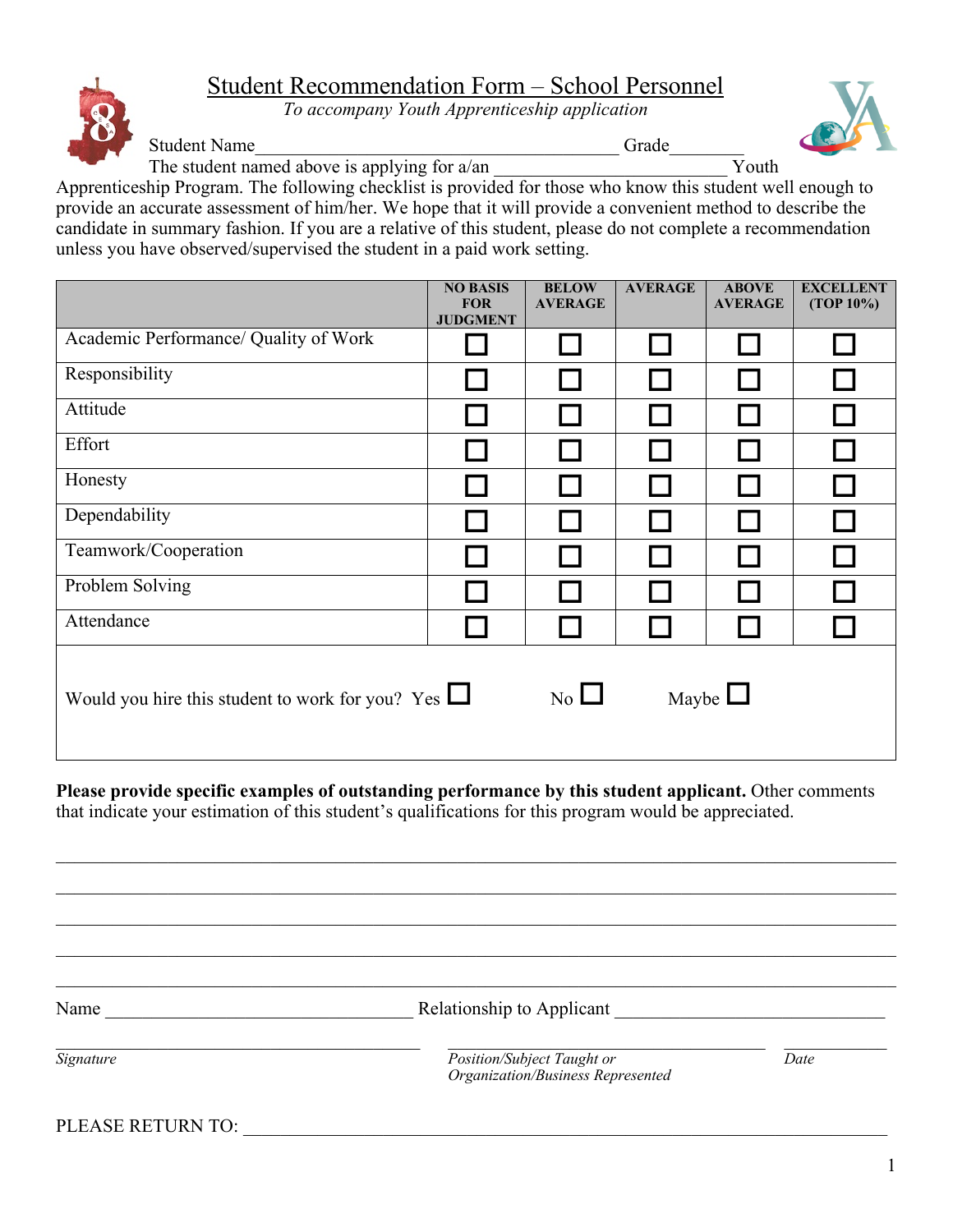## Student Recommendation Form – Community Member

*To accompany Youth Apprenticeship application*



Student Name\_\_\_\_\_\_\_\_\_\_\_\_\_\_\_\_\_\_\_\_\_\_\_\_\_\_\_\_\_\_\_\_\_\_\_\_\_\_\_ Grade\_\_\_\_\_\_\_\_

The student named above is applying for a/an <br>
Youth Apprenticeship Program.

The following checklist is provided for those who know this student well enough to provide an accurate assessment of him/her. We hope that it will provide a convenient method to describe the candidate in summary fashion. If you are a relative of this student, please do not complete a recommendation unless you have observed/supervised the student in a paid work setting.

|                                                                                                      | <b>NO BASIS</b><br><b>FOR</b><br><b>JUDGMENT</b> | <b>BELOW</b><br><b>AVERAGE</b> | <b>AVERAGE</b> | <b>ABOVE</b><br><b>AVERAGE</b> | <b>EXCELLENT</b><br>$(TOP 10\%)$ |
|------------------------------------------------------------------------------------------------------|--------------------------------------------------|--------------------------------|----------------|--------------------------------|----------------------------------|
| Academic Performance/ Quality of Work                                                                |                                                  |                                |                |                                |                                  |
| Responsibility                                                                                       |                                                  |                                |                |                                |                                  |
| Attitude                                                                                             |                                                  |                                |                |                                |                                  |
| Effort                                                                                               |                                                  |                                |                |                                |                                  |
| Honesty                                                                                              |                                                  |                                |                |                                |                                  |
| Dependability                                                                                        |                                                  |                                |                |                                |                                  |
| Teamwork/Cooperation                                                                                 |                                                  |                                |                |                                |                                  |
| Problem Solving                                                                                      |                                                  |                                |                |                                |                                  |
| Attendance                                                                                           |                                                  |                                |                |                                |                                  |
| Maybe $\Box$<br>$\overline{N_{0}}$ $\Box$<br>Would you hire this student to work for you? Yes $\Box$ |                                                  |                                |                |                                |                                  |

**Please provide specific examples of outstanding performance by this student applicant.** Other comments that indicate your estimation of this student's qualifications for this program would be appreciated.

 $\mathcal{L}_\mathcal{L} = \mathcal{L}_\mathcal{L} = \mathcal{L}_\mathcal{L} = \mathcal{L}_\mathcal{L} = \mathcal{L}_\mathcal{L} = \mathcal{L}_\mathcal{L} = \mathcal{L}_\mathcal{L} = \mathcal{L}_\mathcal{L} = \mathcal{L}_\mathcal{L} = \mathcal{L}_\mathcal{L} = \mathcal{L}_\mathcal{L} = \mathcal{L}_\mathcal{L} = \mathcal{L}_\mathcal{L} = \mathcal{L}_\mathcal{L} = \mathcal{L}_\mathcal{L} = \mathcal{L}_\mathcal{L} = \mathcal{L}_\mathcal{L}$ 

 $\_$  , and the state of the state of the state of the state of the state of the state of the state of the state of the state of the state of the state of the state of the state of the state of the state of the state of the

Name **Name** Relationship to Applicant **Name Relationship to Applicant Name** 

*Signature Position/Subject Taught or Date Organization/Business Represented*

PLEASE RETURN TO: